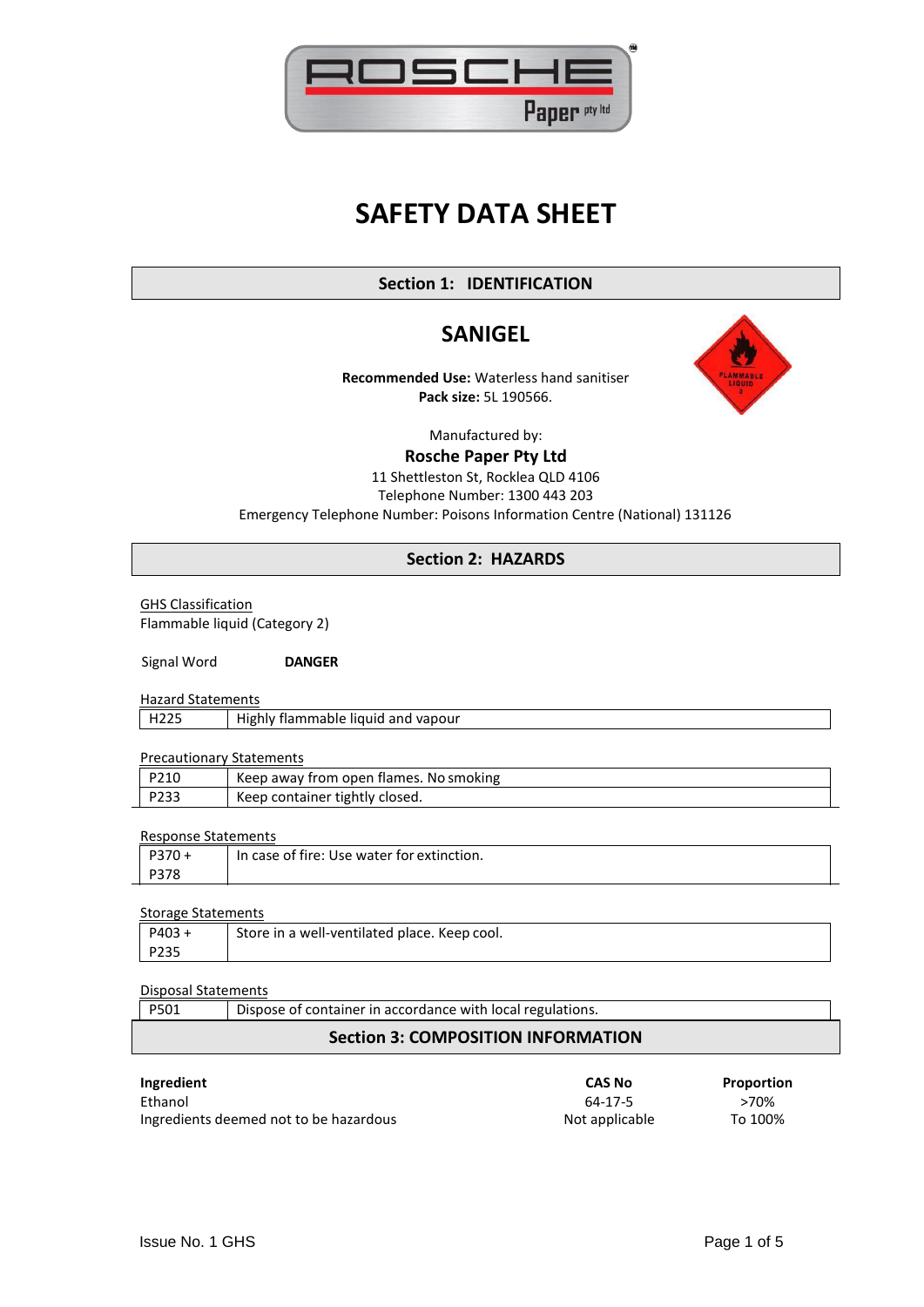#### **Section 4: FIRST AID**

| Eye (Contact)                 | Hold eyelids apart and flush the eye continuously with running water.                                                                     |
|-------------------------------|-------------------------------------------------------------------------------------------------------------------------------------------|
| Skin (Contact)                | Not normally required.                                                                                                                    |
| <b>Inhalation (Breathing)</b> | Remove to fresh air.                                                                                                                      |
| <b>Ingestion (Swallowing)</b> | DO NOT induce vomiting. Give water to drink if conscious. For advice,<br>contact a Poisons Information Centre (Phone 131126) or a doctor. |
| <b>Advice to Doctor</b>       | Treat symptomatically as for excessive exposure to alcohol.                                                                               |
| <b>First Aid Facilities</b>   | Ensure an eye wash is available and ready for use.                                                                                        |
| <b>Additional Information</b> | No aggravated medical conditions are known to be caused by exposure to<br>this product.                                                   |

#### **Section 5: FIREFIGHTING MEASURE**

| <b>Suitable Extinguishing Media</b>      | Use water fog (or if unavailable fine water spray), dry chemical, carbon<br>dioxide or alcohol stable foam. |
|------------------------------------------|-------------------------------------------------------------------------------------------------------------|
| <b>Hazards from Combustion</b>           | Carbon dioxide and carbon monoxide may be produced in the case of fire                                      |
| <b>Products</b>                          | or during thermal decomposition.                                                                            |
| <b>Precautions for Fire Fighters and</b> | Keep containers cool by spraying with water. Firefighters should wear self-                                 |
| <b>Special Protective Equipment</b>      | contained breathing apparatus (SCBA) and complete protective clothing.                                      |

#### **Additional Information Hazchem Code** – 3[Y]E.

#### **Section 6: ACCIDENTAL RELEASE MEASURES**

| <b>Emergency Procedure</b> | SAA/SNZ HB76: Dangerous Goods - Initial Emergency Response Guide -<br>Guide 14.                                                                                                                                                                                                                                                                                                                                                                                                                                                                                                                                                                        |
|----------------------------|--------------------------------------------------------------------------------------------------------------------------------------------------------------------------------------------------------------------------------------------------------------------------------------------------------------------------------------------------------------------------------------------------------------------------------------------------------------------------------------------------------------------------------------------------------------------------------------------------------------------------------------------------------|
| Spills / Clean up          | Remove any possible sources of ignition. Clean up personnel should wear<br>full protective clothing. Restrict access until completion of clean up. Then<br>ensure adequate ventilation. Stop leak if safe to do so. Contain spill with<br>absorbent material, such as towelling, sand, vermiculite or other inert<br>material. Prevent spill entering stormwater drains or waterways. Collect<br>and dispose of clean up material according to local regulations. Wash<br>away remnants with copious amounts of cold water to sewer. Clean area<br>by working from the periphery to the centre of spill or from the edge of<br>the room to the centre. |

#### **Section 7: HANDLING AND STORAGE**

| <b>Precautions for Safe Handling</b> | Contact Rosche Paper sales representative for advice when using this<br>product for any application other than that outlined on the label.<br>Any non-intended or non-authorised use of this product may result in<br>personal injury or damage to equipment.<br>Store product in original container.<br>Discontinue if irritation occurs. |
|--------------------------------------|--------------------------------------------------------------------------------------------------------------------------------------------------------------------------------------------------------------------------------------------------------------------------------------------------------------------------------------------|
| <b>Conditions for Safe Storage</b>   | Store in a cool, dry, well ventilated area away from sources of ignition.                                                                                                                                                                                                                                                                  |

# Keep container tightly sealed. Store below 30°C.

# **Section 8: EXPOSURE CONTROL/PERSONAL PROTECTION**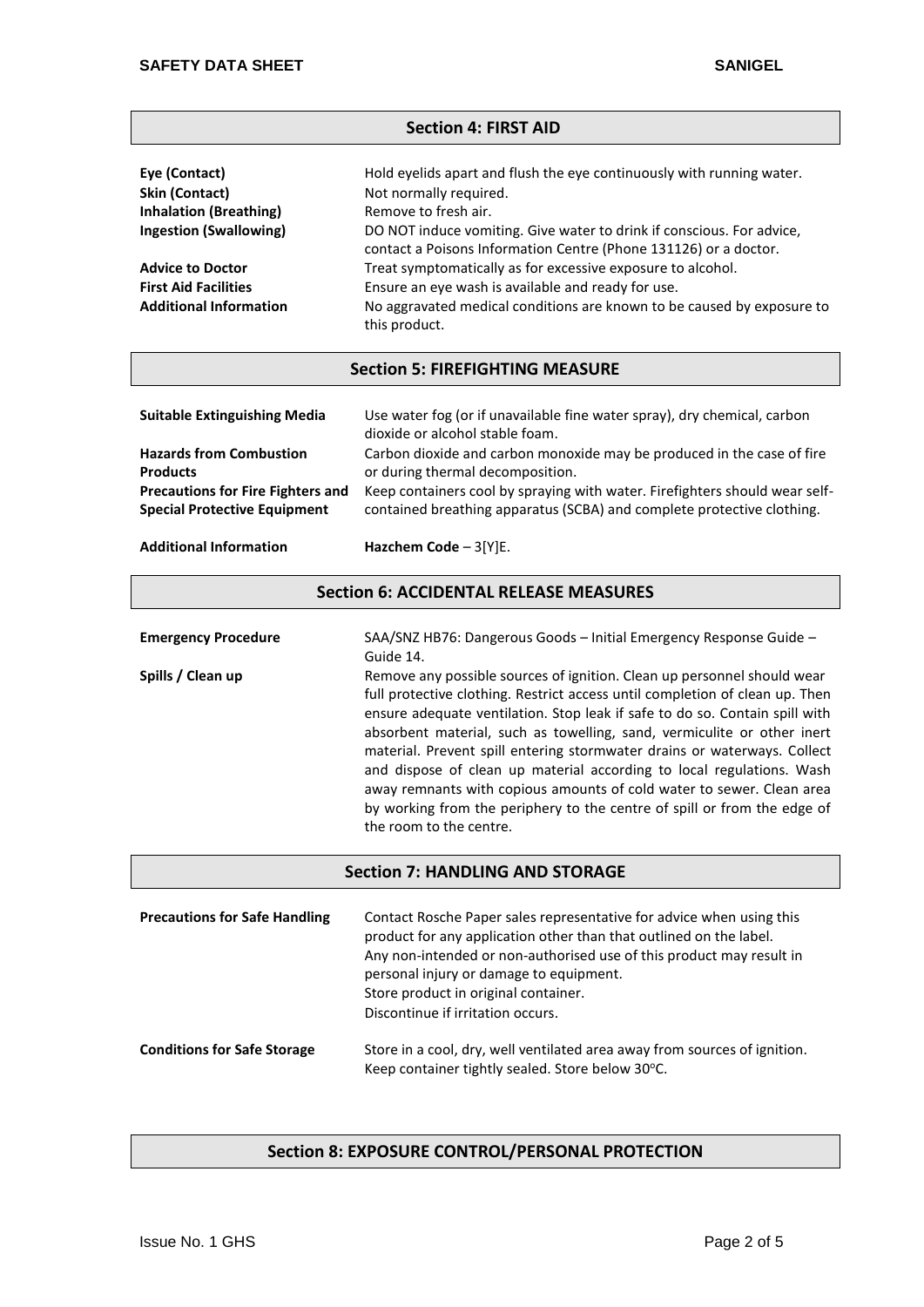$\overline{\phantom{a}}$ 

**National Exposure Standards –** Source: National Exposure Standards for Atmospheric Contaminants in the Occupational Environment [NOHSC:1003] & New Zealand Workplace Exposure Standards 2002.

| Ingredient                           | CAS No                                                                                                                                                                                                                                                                                          | ES-TWA     | <b>ES-STEL</b> |  |
|--------------------------------------|-------------------------------------------------------------------------------------------------------------------------------------------------------------------------------------------------------------------------------------------------------------------------------------------------|------------|----------------|--|
| Ethanol                              | 64-17-5                                                                                                                                                                                                                                                                                         | $1000$ ppm |                |  |
| <b>Biological Limit Values</b>       | No data available.                                                                                                                                                                                                                                                                              |            |                |  |
| <b>Engineering Controls</b>          | Use only in a well-ventilated area.                                                                                                                                                                                                                                                             |            |                |  |
| <b>Personal Protective Equipment</b> | Eye/face protection $-$ Not required under normal circumstances.<br>Should a splash risk exist then safety glasses should be worn to<br>prevent eye contact.<br>Skin protection – Not required under normal circumstances.<br>Respiratory protection – Not required under normal circumstances. |            |                |  |

| Section 9: PHYSICAL AND CHEMICAL PROPERTIES         |                          |                                    |                              |  |
|-----------------------------------------------------|--------------------------|------------------------------------|------------------------------|--|
| Appearance                                          | Thick, green, opaque gel | Odour                              | <b>Proprietary Fragrance</b> |  |
| <b>Odour Threshold</b>                              | No data available        | рH                                 | Approx. 7.00                 |  |
| <b>Freezing Point</b>                               | Approx. 0 <sup>o</sup> C | <b>Initial Boiling Point</b>       | No data available            |  |
| <b>Boiling Range</b>                                | No data available        | Flash point                        | $23.5^{\circ}$ C (Closed up) |  |
| <b>Evaporation Rate</b>                             | No data available        | <b>Flammability</b>                | No data available            |  |
| <b>Upper flammability</b><br>limit                  | 19%                      | Lower flammability<br>limit        | 3%                           |  |
| <b>Vapour Pressure</b>                              | No data available        | <b>Vapour Density</b>              | No data available            |  |
| <b>Relative Density</b>                             | 0.900                    | <b>Solubility</b>                  | Soluble water                |  |
| <b>Partition</b><br>Coefficient:<br>n-octanol/water | No data available        | <b>Autoignition</b><br>temperature | No data available            |  |
| Decomposition<br>temperature                        | No data available        | <b>Viscosity</b>                   | Approx. 30,000 cPs           |  |

# **Section 10: STABILITY AND REACTIVITY**

| <b>Chemical Stability</b>               | Product is stable and will not undergo any hazardous reactions<br>under normal conditions of use and storage. |
|-----------------------------------------|---------------------------------------------------------------------------------------------------------------|
| <b>Conditions to avoid</b>              | Keep away from sources of ignition. Store below 30°C.                                                         |
| Incompatible materials                  | Strong oxidizing agents. Do not mix with other chemicals.                                                     |
| <b>Hazardous decomposition products</b> | None known.                                                                                                   |
| <b>Hazardous reactions</b>              | None known.                                                                                                   |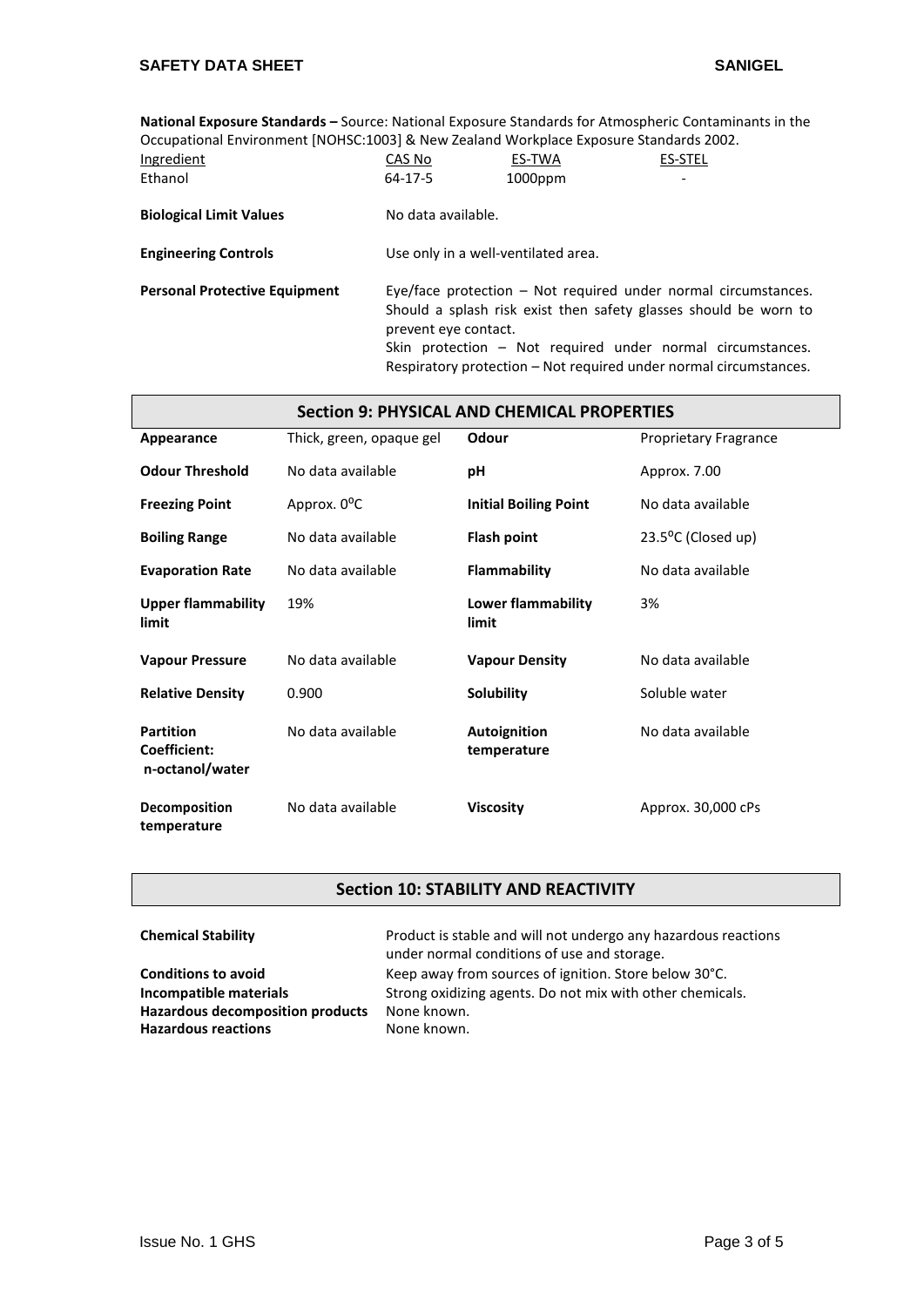### **Section 11: TOXICOLOGICAL INFORMATION**

| <b>Acute toxicity</b>                                        | May cause headache or dizziness. Methanol is used in this product as<br>denaturant which may cause optical nerve damage if ingested.                           |
|--------------------------------------------------------------|----------------------------------------------------------------------------------------------------------------------------------------------------------------|
| Skin corrosion/ irritation                                   | No data available.                                                                                                                                             |
| Serious eye damage/ irritation                               | No data available.                                                                                                                                             |
| <b>Respiratory or skin</b><br>sensitization                  | No data available.                                                                                                                                             |
| <b>Germ Cell Mutagenicity</b>                                | No data available.                                                                                                                                             |
| Carcinogenicity                                              | No components of this product present at levels greater than or equal to<br>0.1% is identified as probable, possible or confirmed human carcinogen by<br>IARC. |
| <b>Reproductive toxicity</b>                                 | No data available.                                                                                                                                             |
| <b>Specific Target Organ Toxicity</b><br>- Single Exposure   | No data available.                                                                                                                                             |
| <b>Specific Target Organ Toxicity</b><br>- Repeated Exposure | No data available.                                                                                                                                             |
| <b>Aspiration Hazard</b>                                     | No data available.                                                                                                                                             |

#### **Section 12: ECOLOGICAL INFORMATION**

| <b>Ecotoxicity</b>               | No data available. |
|----------------------------------|--------------------|
| Persistence and degradability    | No data available. |
| <b>Bloaccumulative potential</b> | No data available. |
| Mobility in soil                 | No data available. |
| Other adverse effects            | No data available. |

#### **Section 13: DISPOSAL CONSIDERATIONS**

**Disposal method Disposal to sewer is normally recommended with copious amounts of** water. Refer to State/Territory Land Waste Management Authorities if applicable. Containers are recyclable and can be disposed of by a licensed waste

contractor. Containers can be disposed of to general waste or rinsed

**Special precautions** Suitable for incineration by approved agent.

thoroughly and recycled.